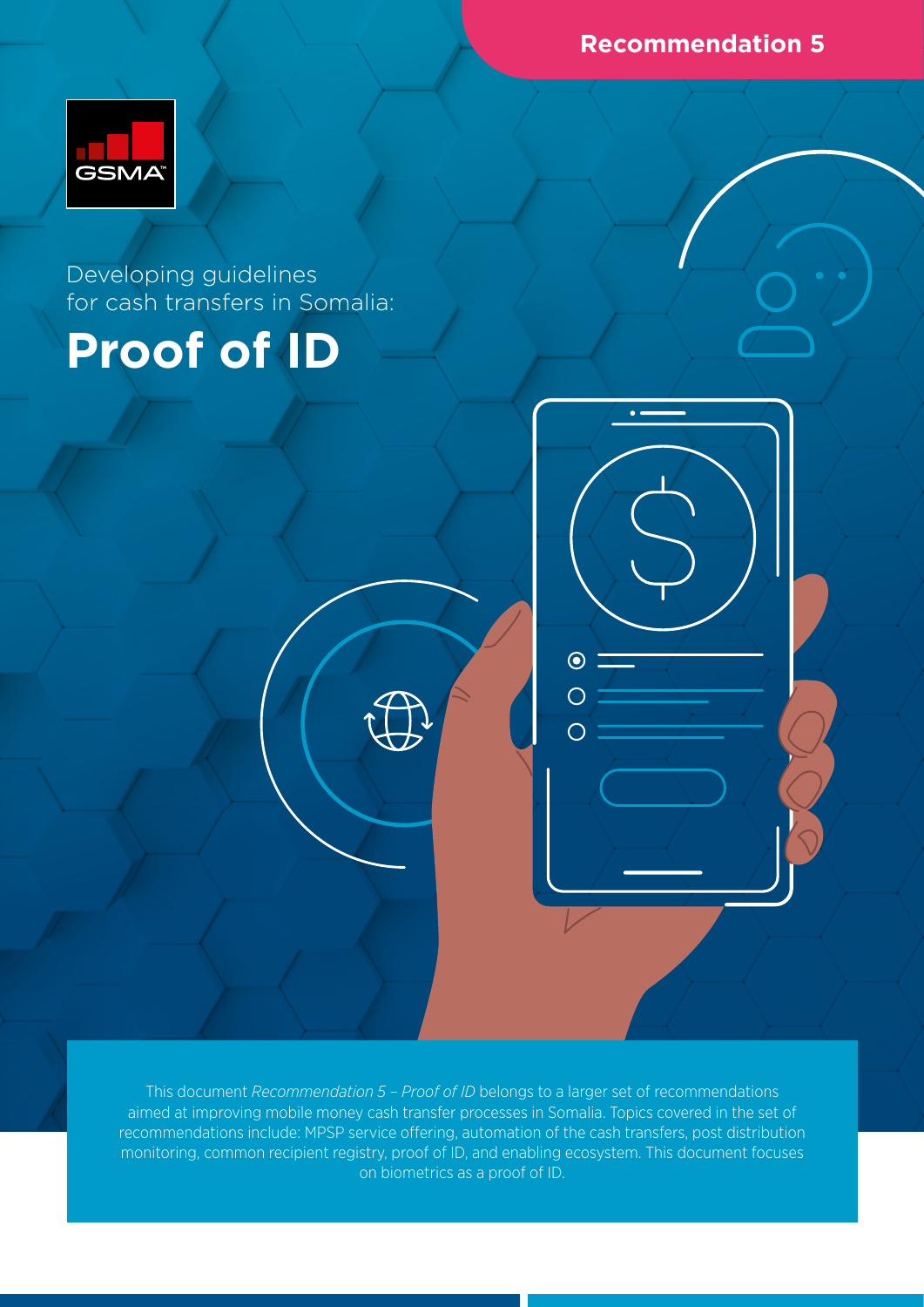

The GSMA represents the interests of mobile operators worldwide, uniting more than 750 operators with almost 400 companies in the broader mobile ecosystem, including handset and device makers, software companies, equipment providers and internet companies, as well as organisations in adjacent industry sectors. The GSMA also produces the industry-leading MWC events held annually in [Barcelona](https://www.mwcbarcelona.com), [Los Angeles](https://www.mwclosangeles.com/home1/) and [Shanghai](https://www.mwcshanghai.com), as well as the [Mobile 360 Series](https://www.mobile360series.com) of regional conferences.

For more information, please visit the GSMA corporate website at [www.gsma.com](https://www.gsma.com)

Follow the GSMA on Twitter: [@GSMA](https://twitter.com/gsma)



The Somalia Cash Working Group (CWG) leads the inter-sectoral cash coordination mechanism and aims to improve the coordination of cash assistance, quality of implementation of cash assistance monitoring, evaluation and learning. It is co-chaired by the World Food Programme and Concern Worldwide/Somali Cash Consortium. The Financial Service Provider (FSP) workstream's objective is improving the systems and processes of humanitarian mobile money cash transfers in Somalia, benefiting programme participants by working with implementing agencies, mobile network operators, private sector and learning partners. The GSMA M4H has supported the FSP's work since 2020.

Further information on the Somalia CWG can be found here: [www.humanitarianresponse.info/en/operations/somalia/](https://www.humanitarianresponse.info/en/operations/somalia/cash-activities) [cash-activities](https://www.humanitarianresponse.info/en/operations/somalia/cash-activities)

#### GSMA Mobile for Humanitarian Innovation

The GSMA Mobile for Humanitarian Innovation programme works to accelerate the delivery and impact of digital humanitarian assistance. This will be achieved by building a learning and research agenda to inform the future of digital humanitarian response, catalysing partnerships and innovation for new digital humanitarian services, advocating for enabling policy environments, monitoring and evaluating performance, disseminating insights and profiling achievements. The programme is supported by the UK Foreign, Commonwealth & Development Office.

Learn more at [www.gsma.com/m4h](https://www.gsma.com/mobilefordevelopment/mobile-for-humanitarian-innovation/) or contact us at [m4h@gsma.com](mailto:m4h%40gsma.com?subject=) 

Follow GSMA Mobile for Development on Twitter: [@GSMAm4d](https://twitter.com/GSMAm4d)



This material has been funded by UK aid from the UK government; however, the views expressed do not necessarily reflect the UK Government's official policies.



#### **Altai Consulting partnered with Tusmo in Somalia GSMA Mobile for Humanitarian Innovation Programme Contributors**

Jaki Mebur, Market Engagement Manager Belinda Baah, Insights Manager Ken Okong'o, Senior Policy and Advocacy Manager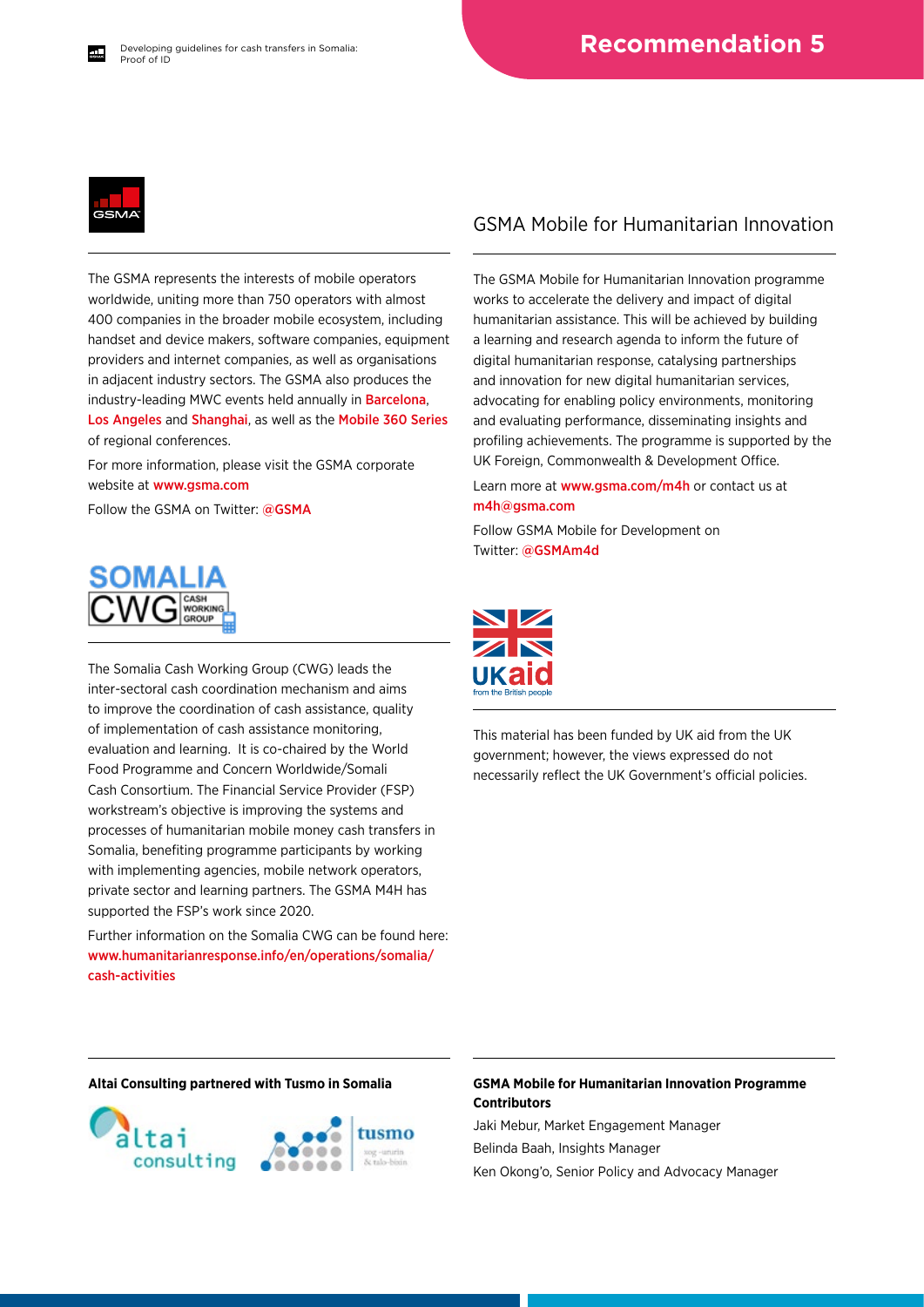### 1 Current state

Developing guidelines for cash transfers in Somalia:

In the absence of an official ID system in Somalia, the majority of INGOs/agencies record recipient biometrics in the form of fingerprints at registration. This allows the INGOs/agencies to conduct their own KYC checks and avoid duplication of recipients within their own system. In addition, more riskaverse INGOs/agencies such as the WFP, using the SCOPE e-voucher system, require their recipients to provide their fingerprints twice at disbursement, once to unlock the funds on the recipient SCOPE cards and a second time to spend the funds within the pre-approved stores. This allows the WFP to ensure that the funds are being disbursed to and spent by the correct recipients, in addition to collecting information on how the funds are utilised.

Another form of biometrics is also being piloted by CARE International and Telesom in Somaliland: voice ID verification. The concept is for the voices of recipients to be recorded at registration to form a 'voice stamp', and at the time of disbursement the recipients will receive an IVR call instructing the recipient to speak a specific sentence. If this spoken sentence matches the oral stamp, the funds are disbursed to the recipient. This allows for an additional layer of verification of the identity of the person receiving the funds. In the current state, in terms of verification of receipt of funds, most INGOs/agencies rely on MPSPs sending a list of inactive numbers, conducting PDM in the form of surveys, and providing a hotline to recipients in case they do not receive the funds, none of which allow the identity of the recipient to be verified at disbursement.

### 2 Identified challenges

All interviewed INGOs/agencies expressed that they are interested in biometrics for two purposes:

- KYC checks in verifying the disbursement of funds to the correct recipients, and
- De-duplication to avoid the same recipient benefitting from multiple cash transfers.

According to INGO/agency security teams, fingerprints are the most reliable form of biometrics and allow for more secure KYC checks. They all also expressed an interest in voice recognition as a form of biometrics that would be easier to implement to ensure the disbursement of funds to the correct recipients. Development INGOs/agencies expressed more enthusiasm about voice recognition and cited it as a priority. Humanitarian agencies felt it was less of a priority due to the nature of their cash transfers being sent during emergencies and crises. However, they did express their interest in an additional layer of authentication. While targeting may be more of an issue for humanitarian agencies when registering recipients remotely, they are interested in increasing the likelihood that the person they send the funds to are the targeted recipients.

MPSPs expressed willingness in developing and implementing further layers of authentication checks during the process, but shared that they had not developed these services yet because INGOs/ agencies had not expressed clear interest in such additional services. MPSPs also shared they had to invest a lot of time and money to set up the voice recognition system.

" We are not investigating [additional solutions] nor interested in doing the following now according to my knowledge because there is no complaint about the current situation." – MPSP, Puntland

Proof of ID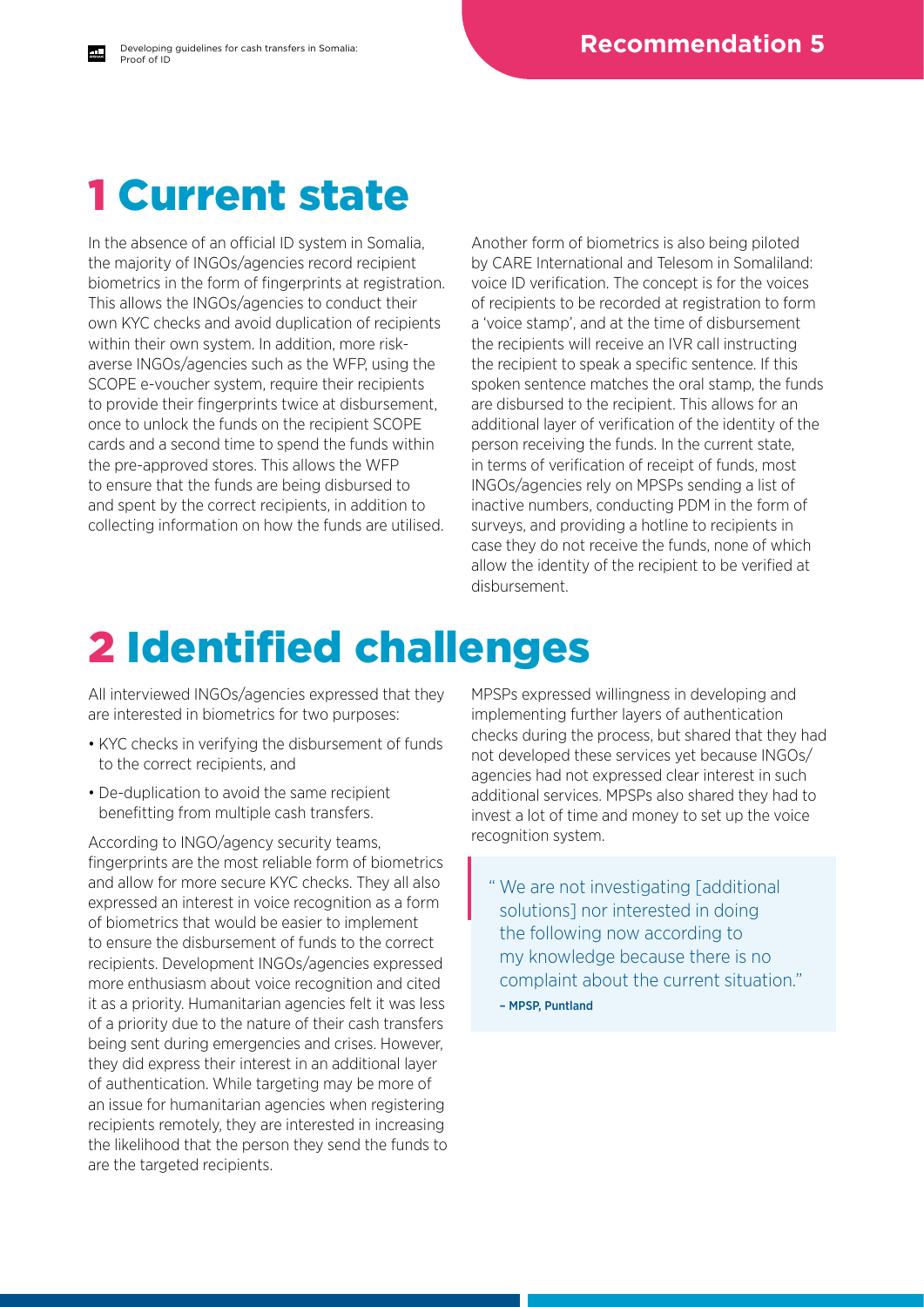## **3 Potential solutions**

INGOs/agencies have expressed interest in confirming the identity of the person receiving the funds.

#### Focus Box

### **Existing Solutions as Proof of ID in other contexts**

Several solutions currently exist in other contexts to verify the identity of the fund recipient. For each of the solutions, the recipient would first receive an SMS or IVR message stating that the funds are available for disbursement and requesting for identification:

- **SMS and PIN:** The recipient enters their PIN to unlock the funds.
- **Oral password:** The recipient provides a unique oral password to unlock the funds.
- **Fingerprint recognition:** The recipient provides their fingerprint to unlock the funds.
- **Facial or iris recognition:** The recipient provides their image (photo or video) or iris scan to unlock the funds.
- **Voice recognition:** The recipient provides their voice stamp to unlock the funds..

#### **Strengths and Weaknesses of Solutions as Proof of ID**

| <b>Existing Solutions</b>         | <b>Strengths</b>                                                                    | <b>Weaknesses</b>                                                                                                |
|-----------------------------------|-------------------------------------------------------------------------------------|------------------------------------------------------------------------------------------------------------------|
| <b>PIN</b>                        | • Easy to implement<br>$\cdot$ Cheap<br>• Only requires a simple phone set          | • PIN could be shared                                                                                            |
| Oral password                     | • Only requires a simple phone set                                                  | • Password could be shared<br>• Automated speech-to-text engine<br>does not exist for Somali                     |
| <b>Fingerprint recognition</b>    | • Biometrics cannot be shared<br>• Fingerprints already recorded at<br>registration | • Requires access to a smartphone<br>• Expensive to set up                                                       |
| <b>Facial or iris recognition</b> | • Biometrics cannot be shared                                                       | • Requires access to a smartphone<br>• Need to collect recipients' face or iris<br>scan<br>• Expensive to set up |
| <b>Voice recognition</b>          | • Biometrics cannot be shared<br>• Only requires a simple hand-set                  | • Need to record recipients' voice<br>stamps<br>• Expensive to set up                                            |
|                                   |                                                                                     |                                                                                                                  |

<sup>1</sup> Efforts are currently being made by the Federal Government of Somalia (FGS) with support from the World Bank Group to develop a digital ID system through the Somalia Capacity Advancement, Livelihoods and Entrepreneurship, through Digital Uplift Programme (SCALED-UP) and to implement an inter-bank payment system through the Somali Core Economic Institutions and Opportunities (SCORE) programme. The digital ID system and inter-bank payment system would improve the process significantly. However, these initiatives are expected to be developed over the long-term. The suggestions provided here concentrate on the shorter-term to enable to process to be improved in the meantime.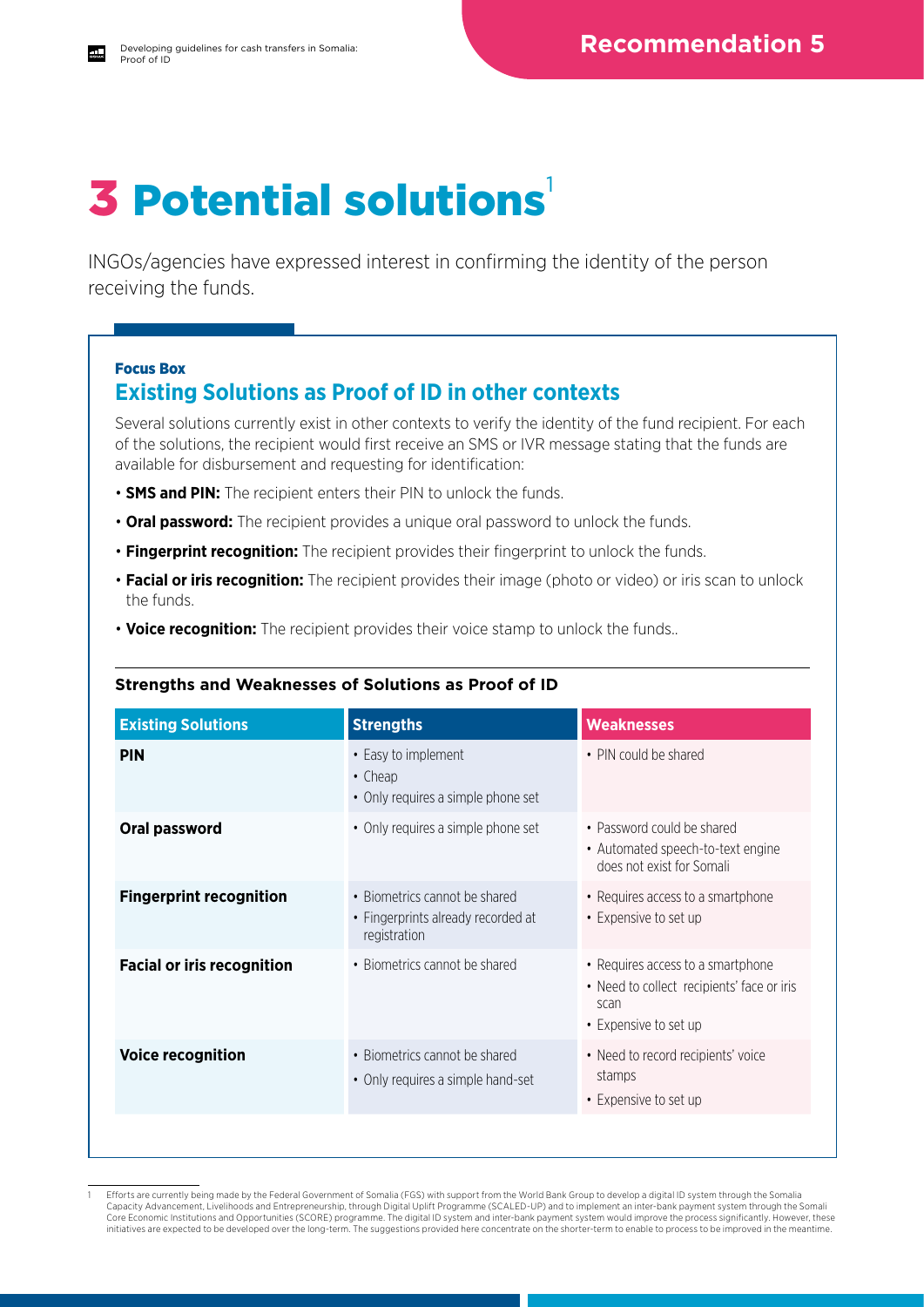Voice recognition is the only solution that could serve its intended purpose as a proof of ID in Somalia since it fulfills the two main criteria: it is a biometric solution and it only requires the recipient to have access to a simple hand-set rather than a smartphone.

Voice recognition is already being used in other contexts to boost security. In Kenya, Safaricom launched *Jitambulishe*, a voice biometrics identification system which enables subscribers to identify themselves without customer care agents in order to access assisted services.2

However, the voice recognition solution has several potential limitations:

- **Cost:** the initial development and set-up is expensive, and requires full support from the MPSPs;
- **Recipient trust in and response to the solution:** in Malawi and Kenya, recipients seemed to respond positively to the voice recognition solution overall and had high levels of confidence and interest in the solution, but shared a number of concerns: $3$ 
	- Reliability: many users expressed their concerns about the potential for recipients' voices to change over time or due to illness;
	- Skepticism about the uniqueness of each individual's voice;
	- Ease of use: many users shared concerns about their low levels of digital literacy and perceived their technology to be complicated;
	- Rumors about fraudulent calls.
	- " There are a few challenges in setting up the voice recognition system:
	- The initial cost of setting up the system is high. We are currently sharing the set-up cost with Telesom and [someone else], but we have the funds to do so
	- Information about availability of voice recognition and how it works is missing
	- It depends on the scale of cash transfers. If some agencies only do 100 cash transfers a month, this is easy to track. We have 60,000 HH recipients, so it is not possible for us to visit each of our recipients in person." - INGO/agency

Similar concerns could be expected from recipients in Somalia. Recipient response will be measured during the Telesom-CARE International pilot currently being conducted in Somaliland. Preliminary discussions with recipients did however provide insights into concerns around voice recognition.

- " The majority of the community in this village are not literate. I might be able to use this system easily but others would face a great challenge with this procedure." – Female recipient, Borama
- " It is very difficult to recognise somebody's voice. It changes over time. If the person gets a common cold, which is common in the camp, the voice changes." – Male recipient, Kismayo
- " The system already in place is satisfactory for us. We are very pleased with using pin codes. It has made our lives easier and it would be very time and energy consuming if we establish a new system now." – Female recipient, Borama

In order to address the concerns, the following solutions could be implemented:

- Common financing of the voice recognition solution between INGOs/agencies and MPSPs across South-Central, Puntland and Somaliland (although some investment has already been made by Telesom and CARE International in Somaliland);
- Conducting awareness campaigns and trainings of recipients on the use of the solution and on how to avoid becoming a victim of fraud.

<sup>2</sup> [https://www.safaricom.co.ke/annualreport\\_2018/jitambulishe-leveraging-voice-biometrics-to-boost-security.php](https://www.safaricom.co.ke/annualreport_2018/jitambulishe-leveraging-voice-biometrics-to-boost-security.php) 3 Opportunities for Improving Digital Identification in Social Cash Transfer Programmes through Mobile, GSMA, April 2020